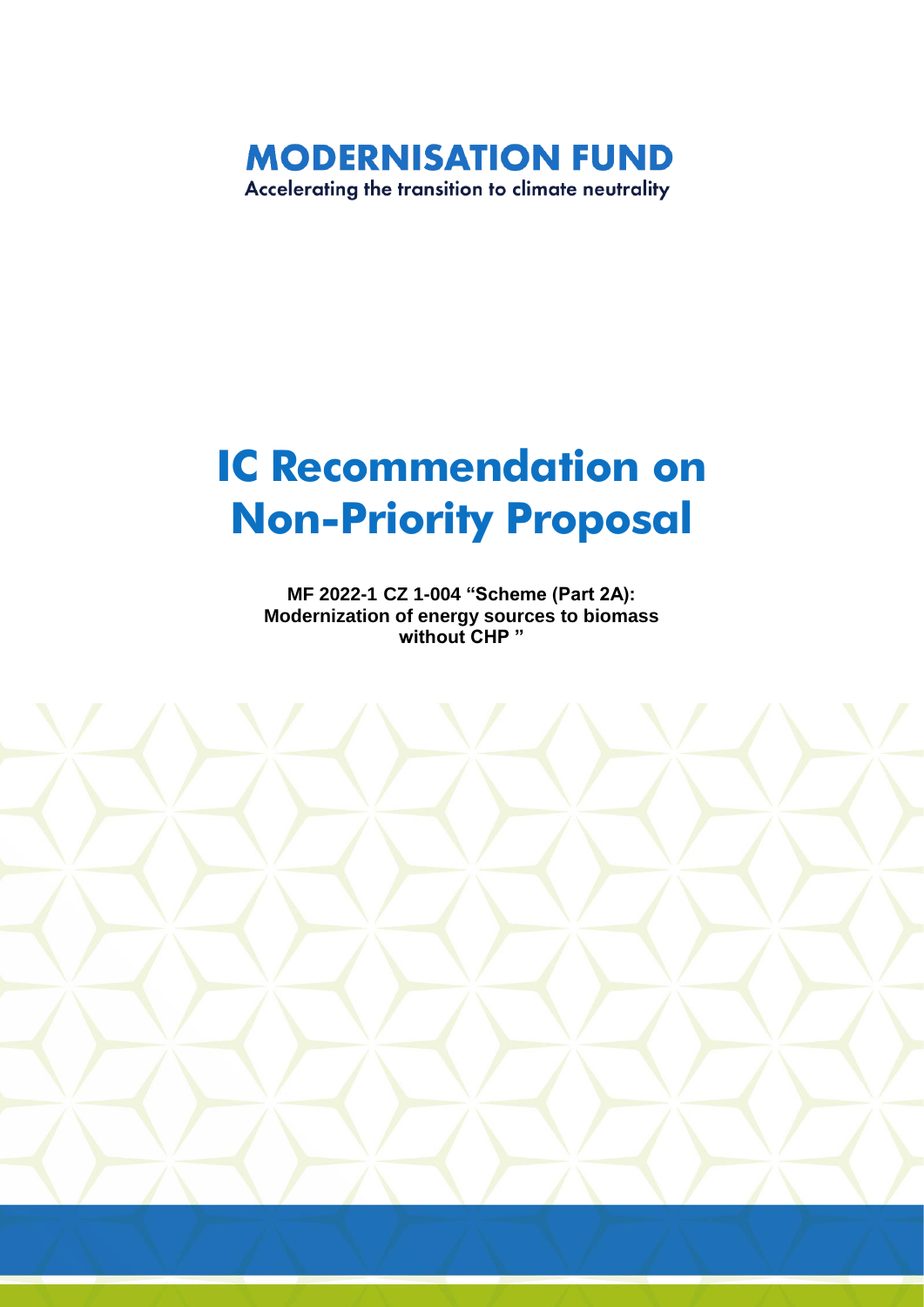# *1. Background*

The Modernisation Fund was set up pursuant to Article 10d of Directive 2003/87/EC of the European Parliament and of the Council of 13 October 2003 establishing a system for greenhouse gas emission allowance trading within the Union and amending Council Directive 96/61/EC (ETS Directive).

Detailed rules on the operation of the Modernisation Fund (MF) are set in the Commission Implementing Regulation (EU) 2020/1001 of 9 July 2020 laying down detailed rules for the application of Directive 2003/87/EC of the European Parliament and of the Council as regards the operation of the Modernisation Fund supporting investments to modernise the energy systems and to improve energy efficiency of certain Member States (Implementing Regulation).

In accordance with Article 10d(6) of the ETS Directive, where an investment in the modernisation of energy systems, which is proposed to be financed from the Modernisation Fund, does not fall into the areas listed in paragraph 2 of Article 10d, the investment committee shall assess the technical and financial viability of that investment, including the emission reductions it achieves, and issue a recommendation on financing the investment from the Modernisation Fund.

The Investment Committee may issue a recommendation on financing the investment from the Modernisation Fund, if the conditions specified in Article 7(7) of the Implementing Regulation are met.

#### *2. Investment proposal*

Pursuant to Article 4(1) of the Implementing Regulation, on 20/01/2022, the Czech Republic (the "beneficiary Member State") submitted to the EIB the investment proposal "Scheme (Part 2A): Modernisation of energy sources to biomass without CHP non-priority investments of the Programme "ENERG ETS" (Improvement of energy efficiency and reductions of emissions of greenhouse gases in EU ETS industry) " for which it envisages a contribution from the MF (MF reference number MF 2022-1 CZ 1-004).

The main aim of the proposed investments under the investment is the modernisation of energy sources and fuel base switch in the heat supply sector, with primary objectives of a substantial improvement in energy efficiency and emission reductions.

The scheme supports the replacement of the energy source with a change of the fuel used or type of energy to renewable energy sources (RES), without high-efficiency combined heat and power (CHP).

It assumes:

- transition to biomass from lignite: 2 heat only boiler projects;
- transition to biomass from coal: 1 heat only boiler projects;
- transition to biomass from natural gas: 1 heat only boiler projects.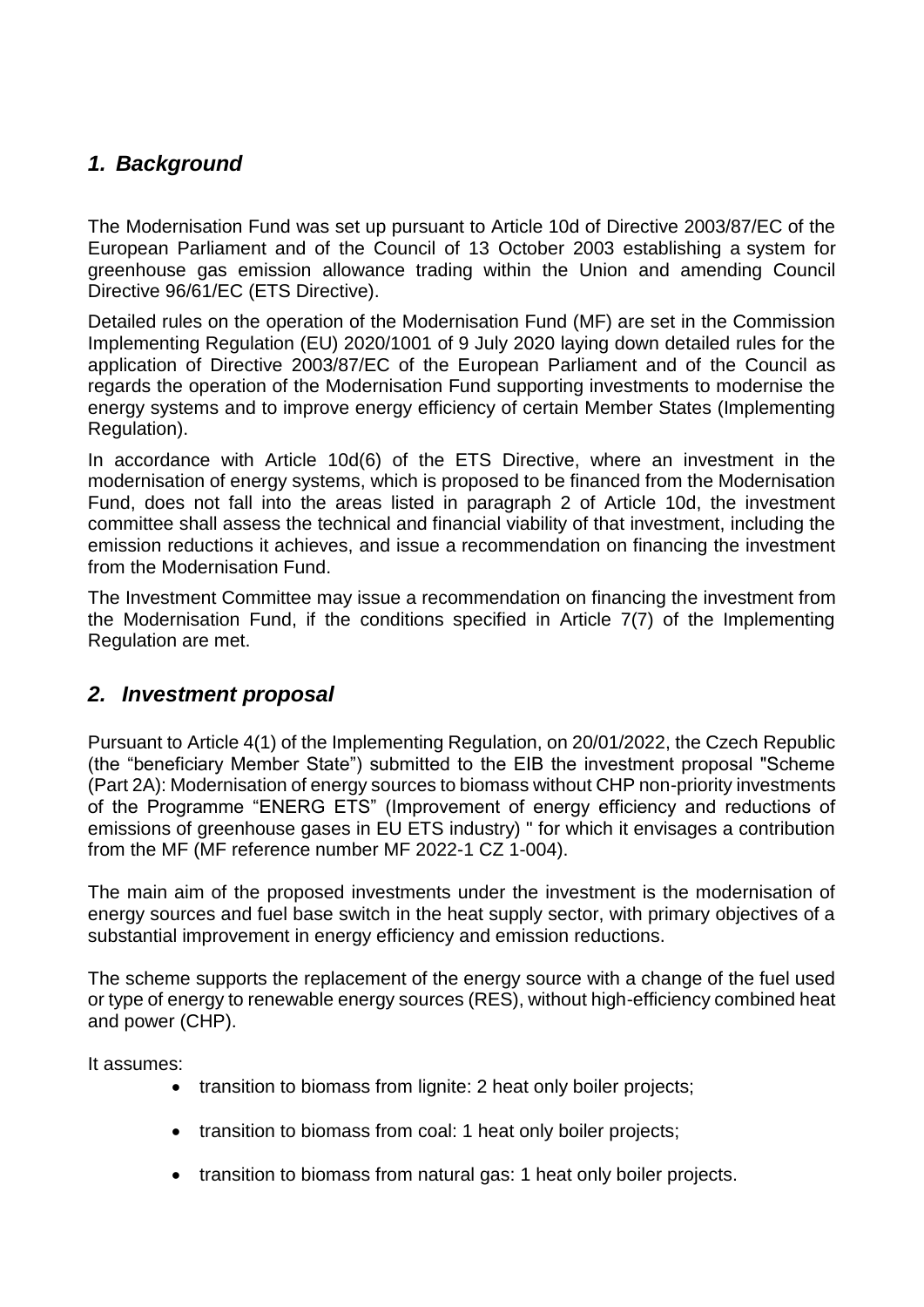The final beneficiaries targeted by the scheme are entities operating the EU ETS installations in the Czech Republic.

The investment proposal indicates that the expected emission reduction resulting from the implementation of the scheme is 254 000 tons of CO2eq / year.

#### *3. Compliance with the conditions for non-priority investment.*

- *a)* Czech Republic has demonstrated that the investment complies with the requirements laid down in Article 10d(1) of the ETS Directive.
- b) Czech Republic has sufficient funds available according to the statement of the available funds referred to in Article 5(1) of the Implementing Regulation and after deduction of any amounts to be disbursed for investments already confirmed in accordance with Article 6(9) of the Implementing Regulation.
- c) The share of the funds allocated to priority investments is at least 70 % of the total amount of funds used by Czech Republic, as defined in Article 7(7)(c) of the Implementing Regulation.
- d) Czech Republic has confirmed in writing that up to 70% of the relevant costs of investments will be supported with resources from the Modernisation Fund and the remaining costs will be financed by private legal entities.
- e) Czech Republic has provided evidence that the investment proposal has obtained State aid clearance in accordance with the Commission decision C(2022) 553.
- f) Czech Republic has confirmed in writing that the investment complies with any other applicable requirements of Union and national law.
- g) According to the information provided by the beneficiary Member State, the amounts requested from the Modernisation Fund are not intended to cover the same costs of the investment as those financed by another Union or national instrument.

## **4. Recommendations**

- a) The Investment Committee recommends financing of the investment proposal "Scheme (Part 2A): Modernisation of energy sources to biomass without CHP nonpriority investments of the Programme "ENERG ETS" (Improvement of energy efficiency and reductions of emissions of greenhouse gases in EU ETS industry)." from the Modernisation Fund as a non-priority investment.
- b) The requested amount of the first disbursement from the Modernisation Fund for the scheme is EUR 10 000 000.